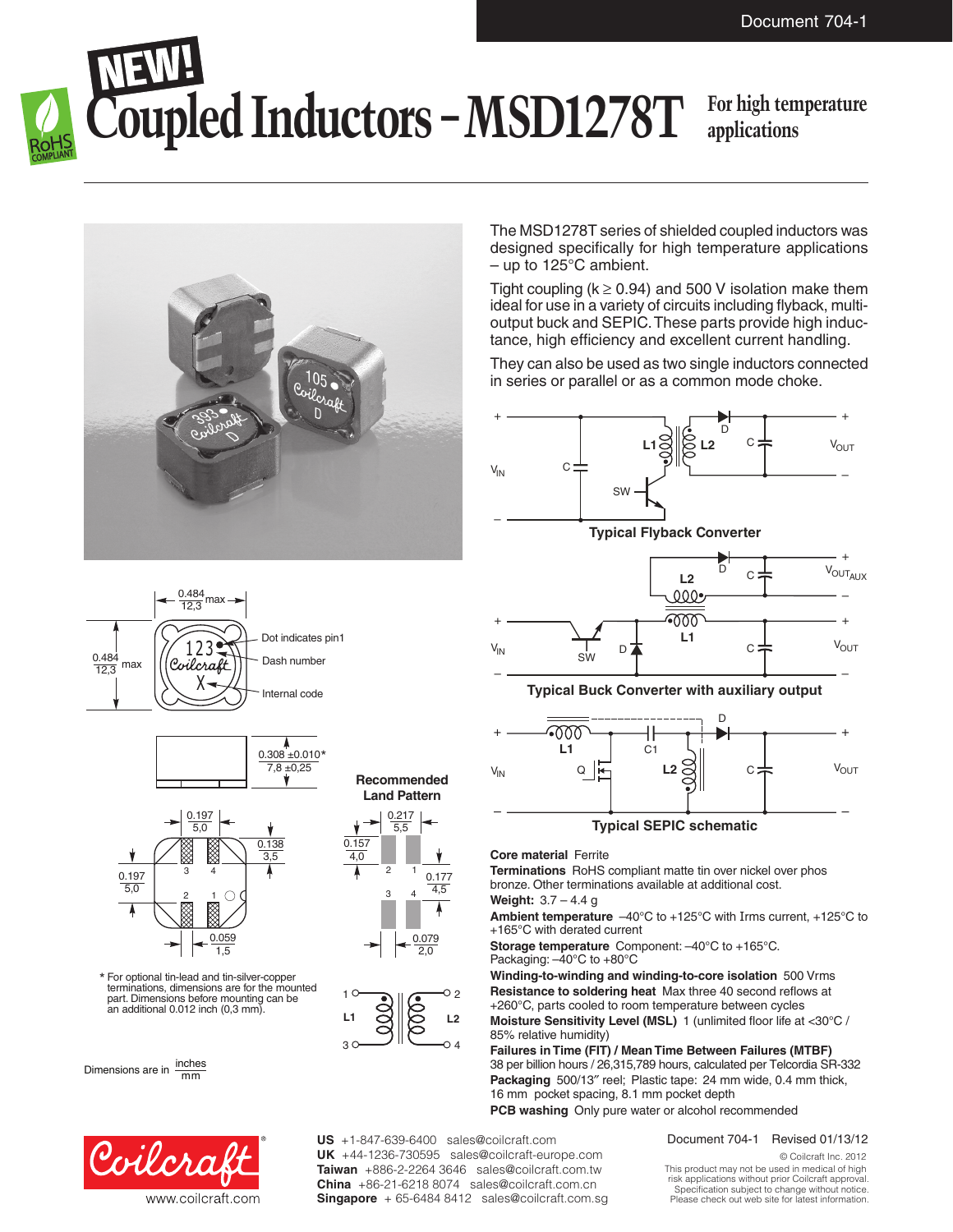## **High Temperature Coupled Inductors – MSD1278T**

|                          |                                      | <b>DCR</b>                 | <b>SRF</b>                | Couplina           | Leakage              | Isat $(A)$ <sup>6</sup> |             |             | Irms(A)                                            |      |
|--------------------------|--------------------------------------|----------------------------|---------------------------|--------------------|----------------------|-------------------------|-------------|-------------|----------------------------------------------------|------|
| Part number <sup>1</sup> | Inductance <sup>2</sup><br>$(\mu H)$ | $\mathbf{max}^3$<br>(Ohms) | tvp <sup>4</sup><br>(MHz) | coefficient<br>typ | $L$ tv $p^5$<br>(µH) | 10%<br>drop             | 20%<br>drop | 30%<br>drop | both<br>windings <sup>7</sup> winding <sup>8</sup> | one  |
| MSD1278T-472ML           | $4.7 \pm 20\%$                       | 0.040                      | 33.0                      | 0.98               | 0.22                 | 13.90                   | 15.20       | 16.36       | 3.16                                               | 4.47 |
| MSD1278T-562ML           | $5.6 \pm 20\%$                       | 0.046                      | 30.0                      | 0.98               | 0.23                 | 13.38                   | 14.86       | 15.74       | 2.87                                               | 4.06 |
| MSD1278T-682ML           | $6.8 \pm 20\%$                       | 0.048                      | 23.0                      | 0.98               | 0.22                 | 12.10                   | 13.56       | 14.20       | 2.81                                               | 3.98 |
| MSD1278T-822ML           | $8.2 \pm 20\%$                       | 0.055                      | 20.0                      | 0.98               | 0.34                 | 10.30                   | 11.52       | 12.20       | 2.76                                               | 3.90 |
| MSD1278T-103ML           | $10 + 20%$                           | 0.058                      | 17.0                      | 0.98               | 0.34                 | 8.80                    | 10.00       | 10.66       | 2.56                                               | 3.62 |
| MSD1278T-123ML           | $12 + 20%$                           | 0.062                      | 15.0                      | 0.98               | 0.36                 | 8.20                    | 9.18        | 9.74        | 2.48                                               | 3.50 |
| MSD1278T-153ML           | $15 + 20%$                           | 0.072                      | 13.0                      | 0.99               | 0.41                 | 7.40                    | 8.36        | 9.03        | 2.30                                               | 3.25 |
| MSD1278T-183ML           | $18 + 20%$                           | 0.080                      | 12.0                      | 0.99               | 0.37                 | 6.50                    | 7.38        | 7.86        | 2.18                                               | 3.08 |
| MSD1278T-223ML           | $22 + 20%$                           | 0.096                      | 11.0                      | 0.99               | 0.41                 | 6.00                    | 6.80        | 7.26        | 1.99                                               | 2.81 |
| MSD1278T-273ML           | $27 + 20%$                           | 0.120                      | 10.0                      | 0.99               | 0.43                 | 5.80                    | 6.56        | 7.02        | 1.78                                               | 2.52 |
| MSD1278T-333ML           | $33 + 20%$                           | 0.150                      | 9.5                       | 0.99               | 0.56                 | 5.50                    | 6.10        | 6.52        | 1.59                                               | 2.25 |
| MSD1278T-393ML           | $39 + 20%$                           | 0.161                      | 8.5                       | 0.99               | 0.64                 | 4.70                    | 5.26        | 5.60        | 1.54                                               | 2.18 |
| MSD1278T-473ML           | $47 + 20%$                           | 0.180                      | 7.5                       | 0.99               | 0.70                 | 3.70                    | 4.34        | 4.60        | 1.45                                               | 2.05 |
| MSD1278T-563ML_          | 56±20%                               | 0.190                      | 7.0                       | 0.99               | 0.76                 | 3.60                    | 4.18        | 4.50        | 1.41                                               | 2.00 |
| MSD1278T-683ML           | $68 + 20%$                           | 0.210                      | 6.5                       | 0.99               | 0.88                 | 3.50                    | 4.04        | 4.32        | 1.35                                               | 1.90 |
| MSD1278T-823ML           | $82 + 20%$                           | 0.280                      | 5.0                       | 0.99               | 0.85                 | 3.30                    | 3.72        | 4.02        | 1.16                                               | 1.65 |
| MSD1278T-104ML           | $100 + 20%$                          | 0.300                      | 4.5                       | >0.99              | 0.90                 | 2.80                    | 3.24        | 3.46        | 1.13                                               | 1.59 |
| MSD1278T-124KL           | $120 \pm 10\%$                       | 0.410                      | 4.3                       | 0.99               | 1.31                 | 2.60                    | 2.94        | 3.16        | 0.96                                               | 1.36 |
| MSD1278T-154KL           | $150 \pm 10\%$                       | 0.460                      | 4.1                       | >0.99              | 1.46                 | 2.20                    | 2.54        | 2.70        | 0.91                                               | 1.29 |
| MSD1278T-184KL           | $180 \pm 10\%$                       | 0.510                      | 4.0                       | >0.99              | 0.93                 | 2.10                    | 2.42        | 2.58        | 0.86                                               | 1.22 |
| MSD1278T-224KL           | $220 \pm 10\%$                       | 0.690                      | 3.4                       | >0.99              | 1.54                 | 1.90                    | 2.16        | 2.28        | 0.74                                               | 1.05 |
| MSD1278T-274KL           | $270 \pm 10\%$                       | 0.900                      | 3.1                       | >0.99              | 1.17                 | 1.70                    | 1.94        | 2.10        | 0.65                                               | 0.92 |
| MSD1278T-334KL           | $330 \pm 10\%$                       | 1.02                       | 2.9                       | 0.99               | 4.14                 | 1.50                    | 1.70        | 1.84        | 0.61                                               | 0.86 |
| MSD1278T-394KL           | $390 \pm 10\%$                       | 1.12                       | 2.7                       | >0.99              | 1.64                 | 1.40                    | 1.60        | 1.70        | 0.58                                               | 0.82 |
| MSD1278T-474KL           | $470 \pm 10\%$                       | 1.53                       | 2.2                       | >0.99              | 0.25                 | 1.30                    | 1.50        | 1.60        | 0.50                                               | 0.70 |
| MSD1278T-564KL           | $560 \pm 10\%$                       | 1.69                       | 2.0                       | >0.99              | 2.68                 | 1.20                    | 1.34        | 1.46        | 0.47                                               | 0.67 |
| MSD1278T-684KL           | $680 \pm 10\%$                       | 2.29                       | 1.7                       | >0.99              | 2.11                 | 1.00                    | 1.08        | 1.22        | 0.41                                               | 0.58 |
| MSD1278T-824KL           | $820 \pm 10\%$                       | 2.55                       | 1.4                       | >0.99              | 2.39                 | 0.900                   | 1.04        | 1.18        | 0.39                                               | 0.55 |
| MSD1278T-105KL           | $1000 \pm 10\%$                      | 2.87                       | 1.3                       | >0.99              | 4.28                 | 0.850                   | 0.948       | 1.05        | 0.37                                               | 0.52 |

1. When ordering, please specify **termination** and **packaging** code:

**MSD1278T-105KLD**

- **Termination: L** = RoHS compliant matte tin over nickel over phos bronze
	- Special order: **T** = RoHS tin-silver-copper
- (95.5/4/0.5) or **S** = non-RoHS tin-lead (63/37). **Packaging: D** = 13″ machine-ready reel. EIA-481 embossed plastic tape (500 parts per full reel).
	- **B** = Less than full reel. In tape, but not machine ready. To have a leader and trailer added (\$25 charge), use code letter D instead.
- 2. Inductance shown for each winding, measured at 100 kHz, 0.1 Vrms, 0 Adc on an Agilent/HP 4284A LCR meter or equivalent. When leads are connected in parallel, inductance is the same value. When leads are connected in series, inductance is four times the value.
- 3. DCR is for each winding. When leads are connected in parallel, DCR is half the value. When leads are connected in series, DCR is twice the value.
- 4. SRF measured using an Agilent/HP 4191A or equivalent. When leads are connected in parallel, SRF is the same value.
- 5. Leakage inductance is for L1 and is measured with L2 shorted.
- 6. DC current, at which the inductance drops the specified amount from its value without current. It is the sum of the current flowing in both windings.
- 7. Equal current when applied to each winding simultaneously that causes a 40°C temperature rise from 25°C ambient. See temperature rise calculation.
- 8. Maximum current when applied to one winding that causes a 40°C
- temperature rise from 25°C ambient. See temperature rise calculation. 9. Electrical specifications at 25°C.

Refer to Doc 639 "Selecting Coupled Inductors for SEPIC Applications." Refer to Doc 362 "Soldering Surface Mount Components" before soldering.



**US** +1-847-639-6400 sales@coilcraft.com **UK** +44-1236-730595 sales@coilcraft-europe.com **Taiwan** +886-2-2264 3646 sales@coilcraft.com.tw **China** +86-21-6218 8074 sales@coilcraft.com.cn **Singapore** + 65-6484 8412 sales@coilcraft.com.sg

#### **Temperature rise calculation based on specified Irms**

Temperature rise ( $\Delta t$ ) = Winding power loss  $\times \frac{52.6^{\circ}\text{C}}{\text{W}}$  $\Delta t = (I_{L1}^2 + I_{L2}^2) \times DCR \times \frac{52.6^{\circ}C}{W}$ Winding power loss =  $(I_{L1}^2 + I_{L2}^2) \times DCR$  in Watts (W)

**Example 1.** MSD1278T-153ML (Equal current in each winding) Winding power loss =  $(2.3^2 + 2.3^2) \times 0.072 = 0.761$  W  $\Delta t = 0.761 \text{ W} \times \frac{52.6^{\circ}\text{C}}{\text{W}} = 40^{\circ}\text{C}$ 

**Example 2.** MSD1278T-153ML (I<sub>L1</sub> = 2.4 A, I<sub>L2</sub> = 1.3 A) Winding power loss =  $(2.4^2 + 1.3^2) \times 0.072 = 0.536$  W

$$
\Delta t = 0.536 \text{ W} \times \frac{52.6^{\circ}\text{C}}{\text{W}} = 28.2^{\circ}\text{C}
$$

#### **Coupled Inductor Core and Winding Loss Calculator**

This web-based utility allows you to enter frequency, peak-to-peak (ripple) current, and Irms current to predict temperature rise and overall losses, including core loss. Visit www.coilcraft.com/coupledloss.

#### Document 704-2 Revised 01/13/12

© Coilcraft Inc. 2012 This product may not be used in medical of high risk applications without prior Coilcraft approval. Specification subject to change without notice. Please check out web site for latest information.